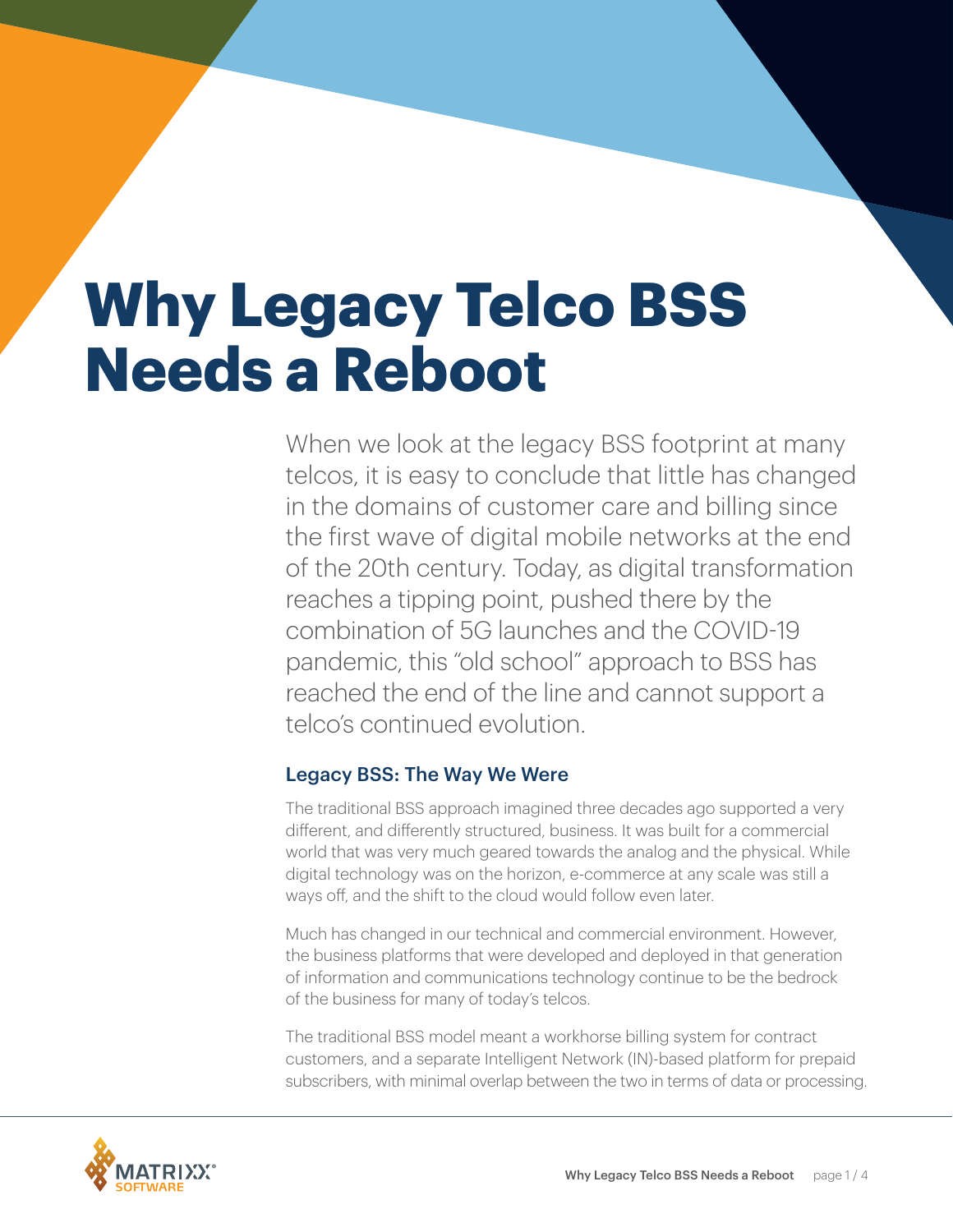Billing was a high-volume batch process, generating detailed and weighty bills at the end of the month but providing very little information or value in between. Prepaid platforms were little more than meters that ran down the subscriber's balance, summarily cutting off services for those who had neglected to top up.

On the customer-facing side, CRM was created to support very large contact centers and a network of retail stores, designed more for the convenience of the business and the CSR than the customer. Order processing was slow and cumbersome, based on inflexible systems and processes, and order fulfillment depended on heavy systems integration between the business and the network. None of these systems or processes were intended for a world where real-time was desirable for every customer interaction.

As operators expanded their portfolios to include fixed, mobile, broadband and content offerings, new platforms were typically grafted on to the BSS, making it increasingly hard to get a coherent, real-time picture of the customer. Convergent billing programs that aimed to fix this challenge with a new platform for all services were an expensive and often unattainable dream, and in general, innovation in BSS was delivered only when unavoidable. Change was more typically managed through costly maintenance and bespoke software — good business for vendors, less so for operators.

#### Cloud Native on the Technology Horizon

This scenario largely reflected the state of IT as well as telecoms. Real-time processing was a costly, machine-dependent resource to be carefully handled. The cloud was a distant prospect awaiting reliable high-speed broadband. Customer care and billing systems were deployed on-premise on a fully or semi-bespoke basis for the operator and heavily

customized to meet local demands. Not only were these systems enormously costly to develop and change — simply upgrading to a new version was loaded with risk and cost — but their bespoke and inflexible nature made the business inert rather than agile.

What's surprising is how slowly things have changed given that a telco starting up today would be most unlikely to do things the same way. Out-of-the-box use cases and predefined customer journeys mean that a telco can get from idea to market in a very few months. Cloud-based solutions have largely eliminated the need for lengthy, error-prone and high-cost deployment cycles. Cloud native architectures and configuration-based solutions have made today's emerging telcos naturally scalable and agile in their response to the market. New industry disruptors are showing that everything, from setting up a new customer or service to a complete telco brand, can be fast and easy without a huge upfront capital investment.

## Digital-First Is Different

Today's new telcos are digital-first organizations. They're all about effortless online interactivity, where products and services can be selected, configured, ordered and paid for through a series of simple and transparent real-time transactions. Digital products (like network access or streamed content) are enabled immediately. Physical goods, like SIMs, handsets or other devices, are delivered with minimal delay.

And the approach isn't just for start-ups. Established operators are finding that a digital-first approach to delivering a sharply-focused market proposition is a great way to reinvent themselves for new target markets.

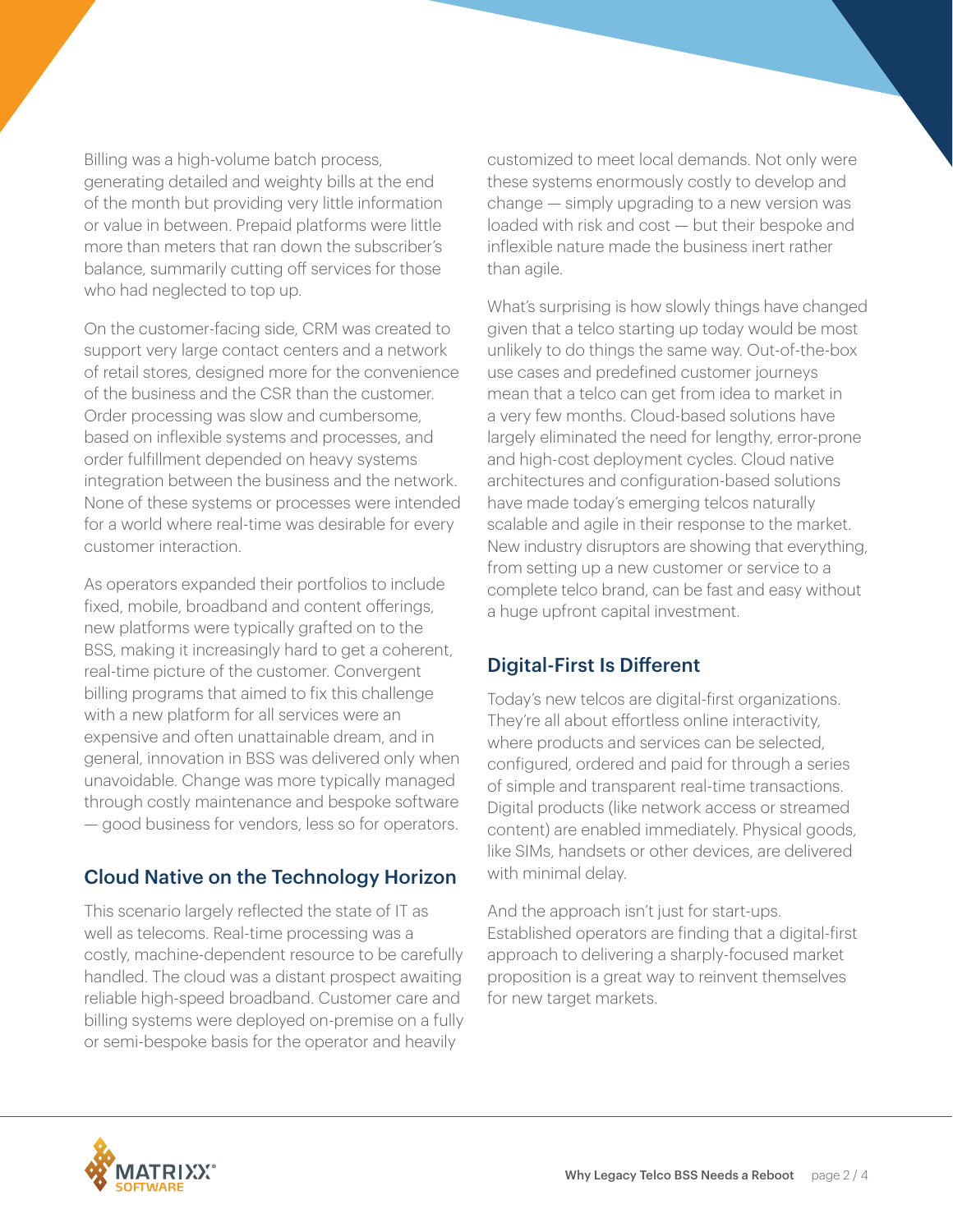It turns out, today's customers like this. They value the speed, convenience and low prices which go with online commerce and are happy to avoid protracted exchanges with customer reps in call centers or retail assistants in stores.

Digital-first is good for the business too. A complete online digital service provider can be created much faster and at substantially less cost than its physical equivalent, saving on rents, business rates, wages, training, stock distribution and more. The model is also flexible — new brands grow fast and servicing a customer base that's doubling every month is a lot easier through online channels than through traditional outlets. So, for many businesses, the more that they can move online, the better in terms of margins and customer expectations.

For forward-looking telcos, though, transforming to digital service provisioning isn't just about a cheaper way of doing the same old stuff. It marks a decisive move away from the traditional subscription-based billing model to one that better reflects how their customers are consuming services, and what choices they believe they should be able to make. Flat rate data packages, for example, might be easy to market to consumers, but very rarely reflect individual consumption patterns. A simple package or an "all-you-can-eat" tariff doesn't take customers' highly varied profiles and requirements into account.

Today's consumers don't want to be pigeonholed into demographic segments. They want to manage their own spending according to individual needs, which may include more or fewer voice minutes, texts, gigabytes of data, roaming allowances, content packages and so on. Digital consumers which is to say, most consumers — expect to be able to make such choices easily in other areas of spending (retail, on-demand entertainment, etc.). Why should communications services be different?

#### A New Digital Stack for a Different Kind of Business

The business case for digital engagement and commerce isn't hard to make. But, it demands some new and very specific competencies of customer care and billing. For example, it needs to:

- Work in real-time, all the time, to support a persistent and interactive customer dialogue based on a constant and precise picture of account usage and status
- Offer consistent low-latency performance to ensure that customers don't get impatient and take their business elsewhere — cart abandonment is all too easy in e-commerce
- Become omnichannel, whether through web, mobile or any other point of access, making it effortless and intuitive for the customer and persistent across multiple channels
- Be network and service-agnostic; separate platforms for fixed, cable, mobile, video and whatever else the customer wishes to buy (and the business wishes to sell) doesn't make sense one platform, one point of truth about the customer's activity
- Have network-specific functionality that is decoupled from — not integrated with — the customer-facing business systems, allowing a coherent customer view and agile responsiveness
- Be easy to configure and use, particularly in terms of creating products, changing prices, offering discounts and promotions, bundling services and everything else that goes with creating commercial offers (the easier this is, the more agile the business will be - introducing new ideas into the market quickly and responding fast to competitor initiatives)